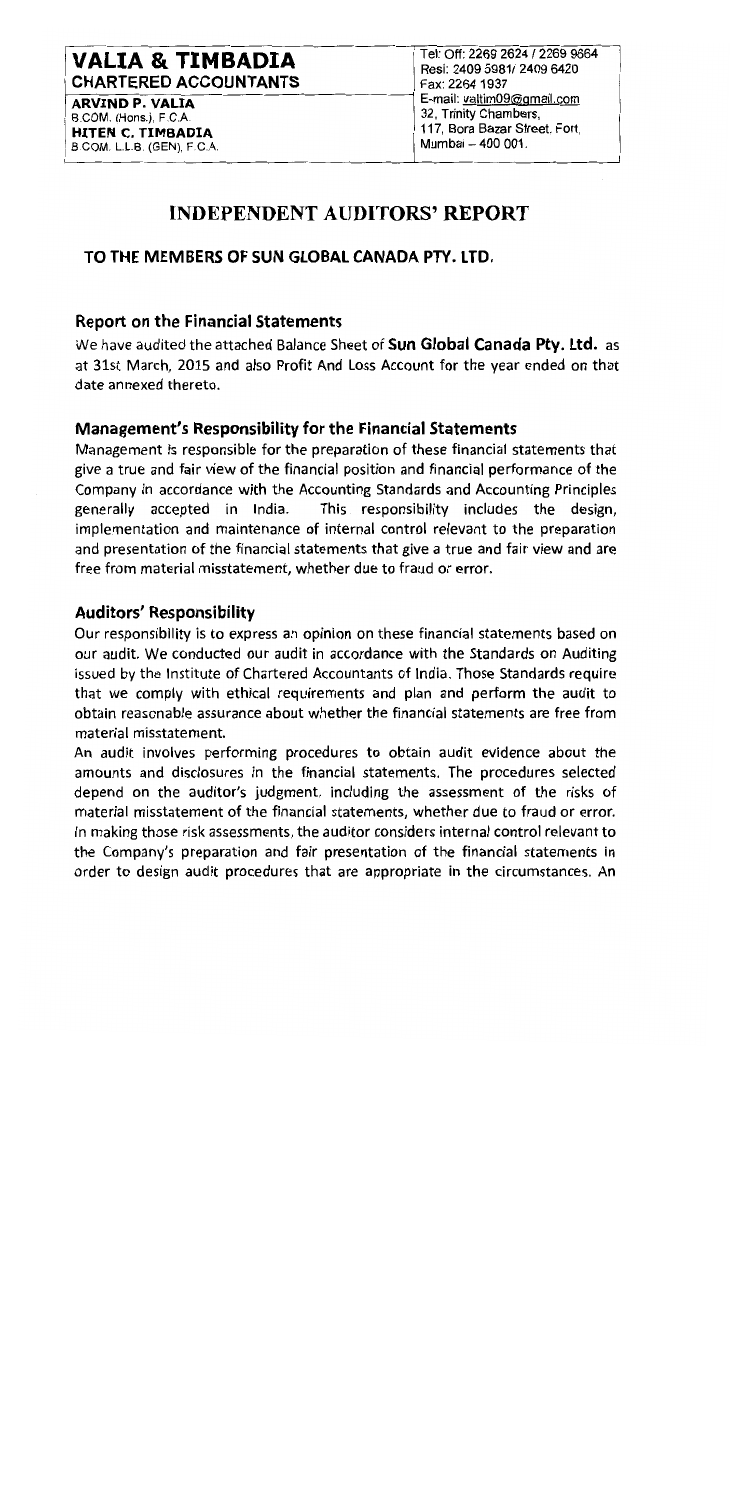# **VALIA & TIMBADIA CHARTERED ACCOUNTANTS**

**ARVIND P. VALIA** B.COM. (Hons.), F.C.A. **HITEN C. TIMBADIA** B.COM. L.L.B. (GEN), F.C.A.

Tel: Off: 2269 2624 / 2269 9664 Resi: 2409 5981/2409 6420 Fax: 2264 1937 E-mail: valtim09@gmail.com 32. Trinity Chambers. 117, Bora Bazar Street, Fort, Mumbai - 400 001.

audit also includes evaluating the appropriateness of accounting policies used and the reasonableness of the accounting estimates made by management, as well as evaluating the overall presentation of the financial statements.

We believe that the audit evidence we have obtained is sufficient and appropriate to provide a basis for our audit opinion.

## **Emphasis of Matters**

The Net Worth of the Company has been fully eroded: however in the opinion of management, the going concern of the company will not be affected.

## Opinion

In our opinion and to the best of our information and according to the explanations given to us, the financial statements give a true and fair view in conformity with the accounting principles generally accepted in India:

- in the case of the Balance Sheet, of the state of affairs of the Company as at a) March 31, 2015; and
- in the case of the Profit And Loss Account, of the loss for the year ended on b) that date.

# For Valia & Timbadia

**Chartered Accountants** (Firm Registration no. 112241W)

# (Hiten C. Timbadia)

Partner Membership No. 038429 Place: Mumbai. Date: 8<sup>th</sup> May, 2015.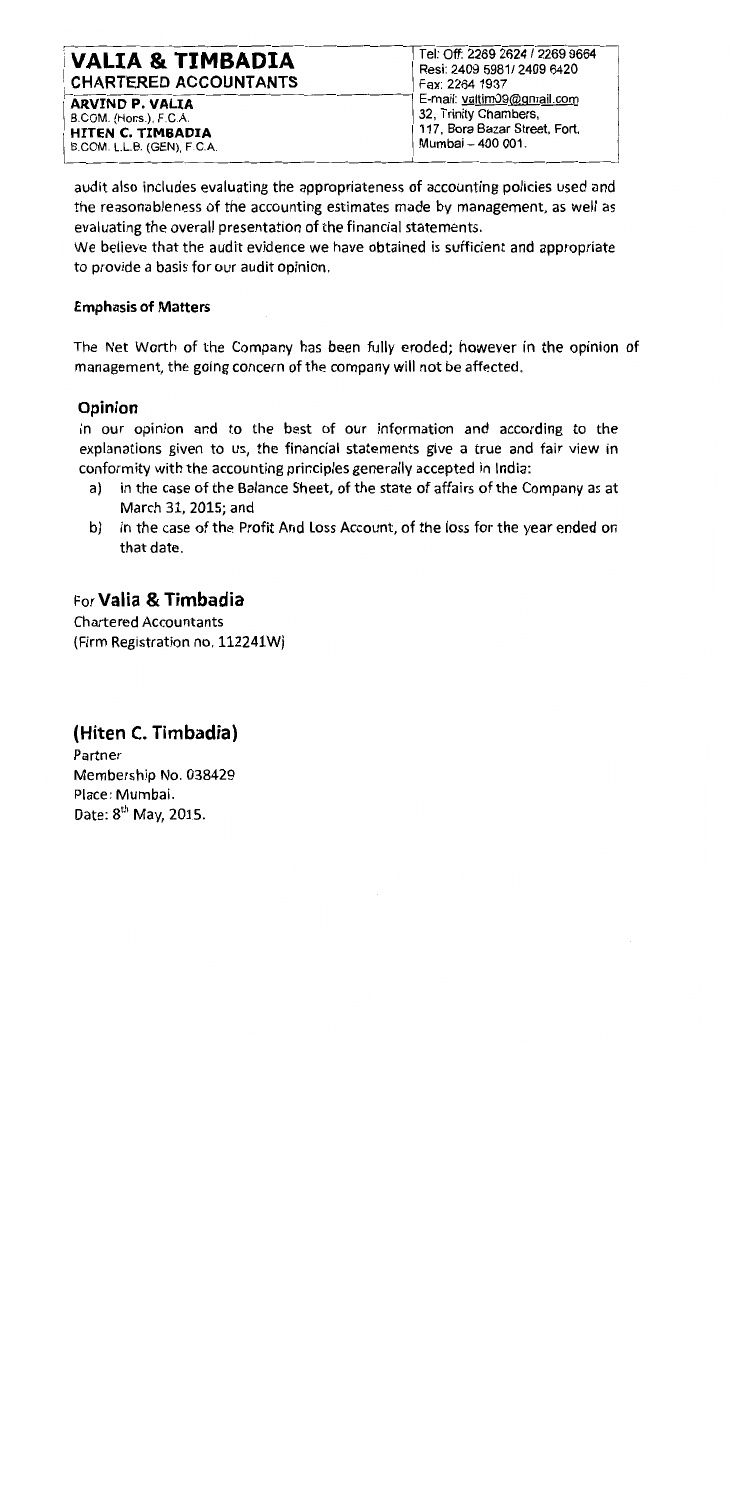**Sun Global Canada Pty. Ltd.**

### **BALANCE SHEET AS AT 31ST MARCH 2015**

| <b>PALANUL UNLER AU AT UTU MARULEUR</b>                                 | <b>Notes</b> | 31.03.2015<br><u>US \$</u> | 31.03.2014<br><u>US \$</u> |
|-------------------------------------------------------------------------|--------------|----------------------------|----------------------------|
| <b>EQUITY AND LIABILITIES</b>                                           |              |                            |                            |
| <b>Shareholders Funds</b>                                               |              |                            |                            |
| <b>Share Capital</b><br>Reserve and Surplus                             | 1            | 1,000<br>(15, 577)         | 1,000<br>(15, 377)         |
| <b>Non Current liability</b>                                            |              |                            |                            |
| Long Term Borrowings (from SPG FZE)                                     |              | 14,377                     | 14,177                     |
| <b>Current liability</b>                                                |              |                            |                            |
| Short term Provisions (Provision for Audit Fees)                        |              | 200                        | 200                        |
| <b>TOTAL</b>                                                            |              | $\blacksquare$             | ÷,                         |
| <b>ASSETS</b>                                                           |              |                            |                            |
| <b>Non Current Assets</b><br><b>Current Assets</b>                      |              | $\overline{a}$             |                            |
| <b>TOTAL</b>                                                            |              | $\overline{a}$             | $\overline{a}$             |
| <b>PROFIT &amp; LOSS ACCOUNT FOR THE YEAR ENDED 31ST MARCH, 2015</b>    |              |                            |                            |
| <b>REVENUE</b>                                                          |              |                            |                            |
| Income                                                                  |              |                            |                            |
| <b>EXPENDITURE</b>                                                      |              |                            |                            |
| <b>Expenses</b><br>Professional & Consultancy fees<br><b>Audit Fees</b> |              | 200                        | 3,164<br>200               |
| <b>Total</b>                                                            |              | 200                        | 3,364                      |
| <b>Net Loss</b>                                                         |              | (200)                      | (3, 364)                   |
| <b>Earnings Per Share</b>                                               |              | (0)                        | (3)                        |
| <b>Balance Brought Forward</b>                                          |              | (15, 377)                  | (12,013)                   |
| <b>Balance Carried Forward to Balance Sheet</b>                         |              | (15, 577)                  | (15, 377)                  |

 $\overline{\phantom{0}}$ 

Chartered Accountants

(**Hiten C. Timbadia**) **SUDHIR V. VALIA** Partner Partner President Membership No. 038429 Place: Place: Place: Place: Place: Place: Date: Date: Date: Date: Date: Date: Date: Date: Date: Date: Date: Date: Date: Date: Date: Date: Date: Date: Date: Date: Date: Date: Date: Date: Date: Date: Date: Date: Date: Date: Date: Date: Date: Date: Date: Date: Date:

For **Valia & Timbadia** For and on behalf of the Board